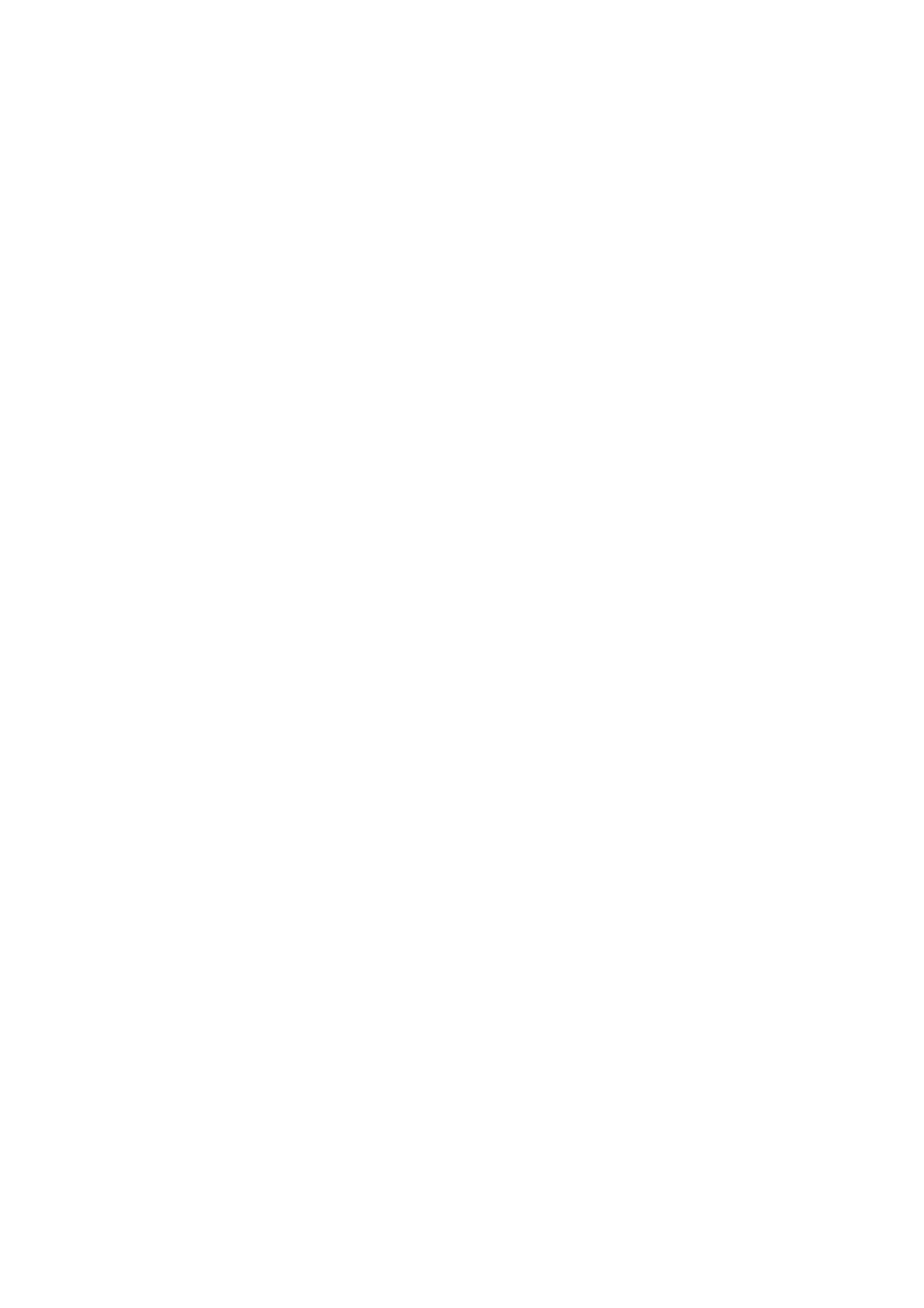Red Hat Customer Content Services brms-docs@redhat.com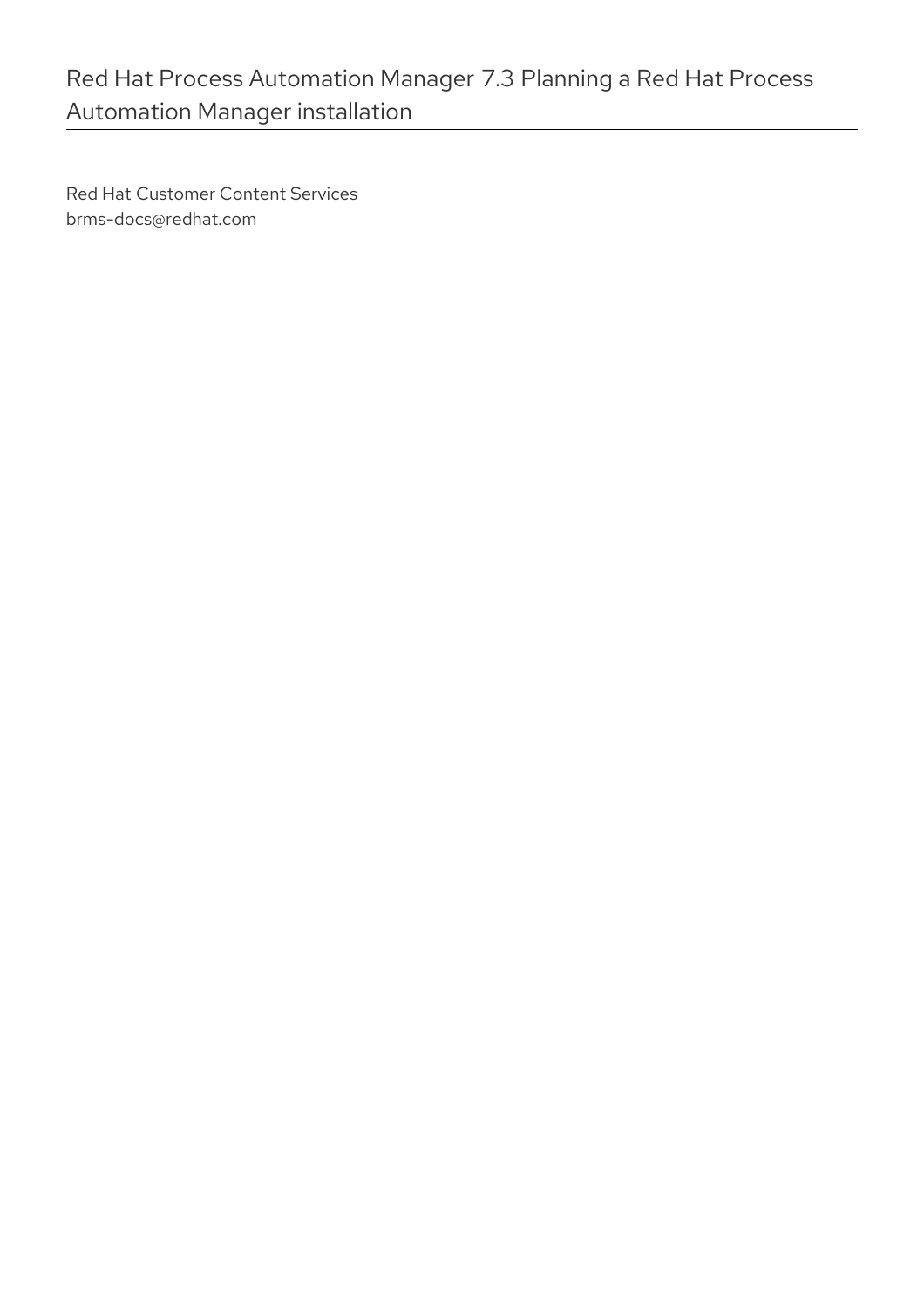#### Legal Notice

Copyright © 2019 Red Hat, Inc.

The text of and illustrations in this document are licensed by Red Hat under a Creative Commons Attribution–Share Alike 3.0 Unported license ("CC-BY-SA"). An explanation of CC-BY-SA is available at

http://creativecommons.org/licenses/by-sa/3.0/

. In accordance with CC-BY-SA, if you distribute this document or an adaptation of it, you must provide the URL for the original version.

Red Hat, as the licensor of this document, waives the right to enforce, and agrees not to assert, Section 4d of CC-BY-SA to the fullest extent permitted by applicable law.

Red Hat, Red Hat Enterprise Linux, the Shadowman logo, the Red Hat logo, JBoss, OpenShift, Fedora, the Infinity logo, and RHCE are trademarks of Red Hat, Inc., registered in the United States and other countries.

Linux ® is the registered trademark of Linus Torvalds in the United States and other countries.

Java ® is a registered trademark of Oracle and/or its affiliates.

XFS ® is a trademark of Silicon Graphics International Corp. or its subsidiaries in the United States and/or other countries.

MySQL<sup>®</sup> is a registered trademark of MySQL AB in the United States, the European Union and other countries.

Node.js ® is an official trademark of Joyent. Red Hat is not formally related to or endorsed by the official Joyent Node.js open source or commercial project.

The OpenStack ® Word Mark and OpenStack logo are either registered trademarks/service marks or trademarks/service marks of the OpenStack Foundation, in the United States and other countries and are used with the OpenStack Foundation's permission. We are not affiliated with, endorsed or sponsored by the OpenStack Foundation, or the OpenStack community.

All other trademarks are the property of their respective owners.

#### Abstract

This document describes the different Red Hat Process Automation Manager installation options.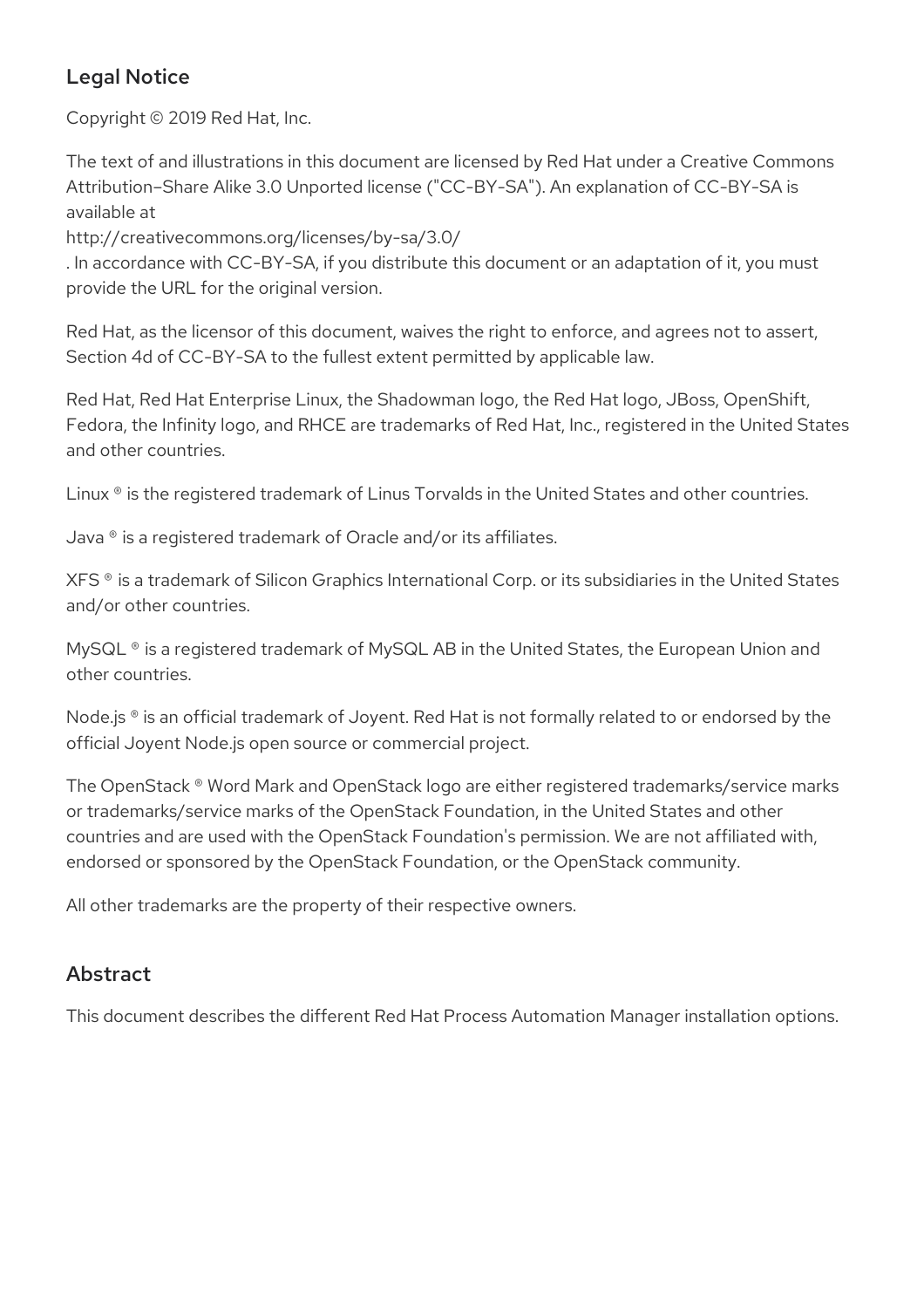## **Table of Contents**

| CHAPTER 3. AVAILABLE INSTALLATION PLATFORMS (and continuum continuum control of the STAPTER 3. AVAILABLE INSTALLATION PLATFORMS (control of the STAPTER 3. |                |
|------------------------------------------------------------------------------------------------------------------------------------------------------------|----------------|
| 3.1. RED HAT JBOSS EAP 7.2                                                                                                                                 | 6              |
| 3.2. RED HAT JBOSS WEB SERVER                                                                                                                              | 6              |
| 3.3. RED HAT OPENSHIET CONTAINER PLATEORM                                                                                                                  | 6              |
| 3.4 ORACLE WEBLOGIC SERVER                                                                                                                                 | $\overline{7}$ |
| 3.5. IBM WEBSPHERE APPLICATION SERVER                                                                                                                      | $\overline{7}$ |
| 3.6. DEVELOPMENT OPTIONS                                                                                                                                   | $\overline{7}$ |
|                                                                                                                                                            |                |
| 4.1. GIT REPOSITORIES                                                                                                                                      | 8              |
| 4.2. APACHE MAVEN                                                                                                                                          | 8              |
| CHAPTER 5. INSTALLATION ENVIRONMENT OPTIONS FOR RED HAT PROCESS AUTOMATION MANAGER                                                                         |                |
|                                                                                                                                                            | 9              |
|                                                                                                                                                            |                |
|                                                                                                                                                            |                |
|                                                                                                                                                            |                |
|                                                                                                                                                            |                |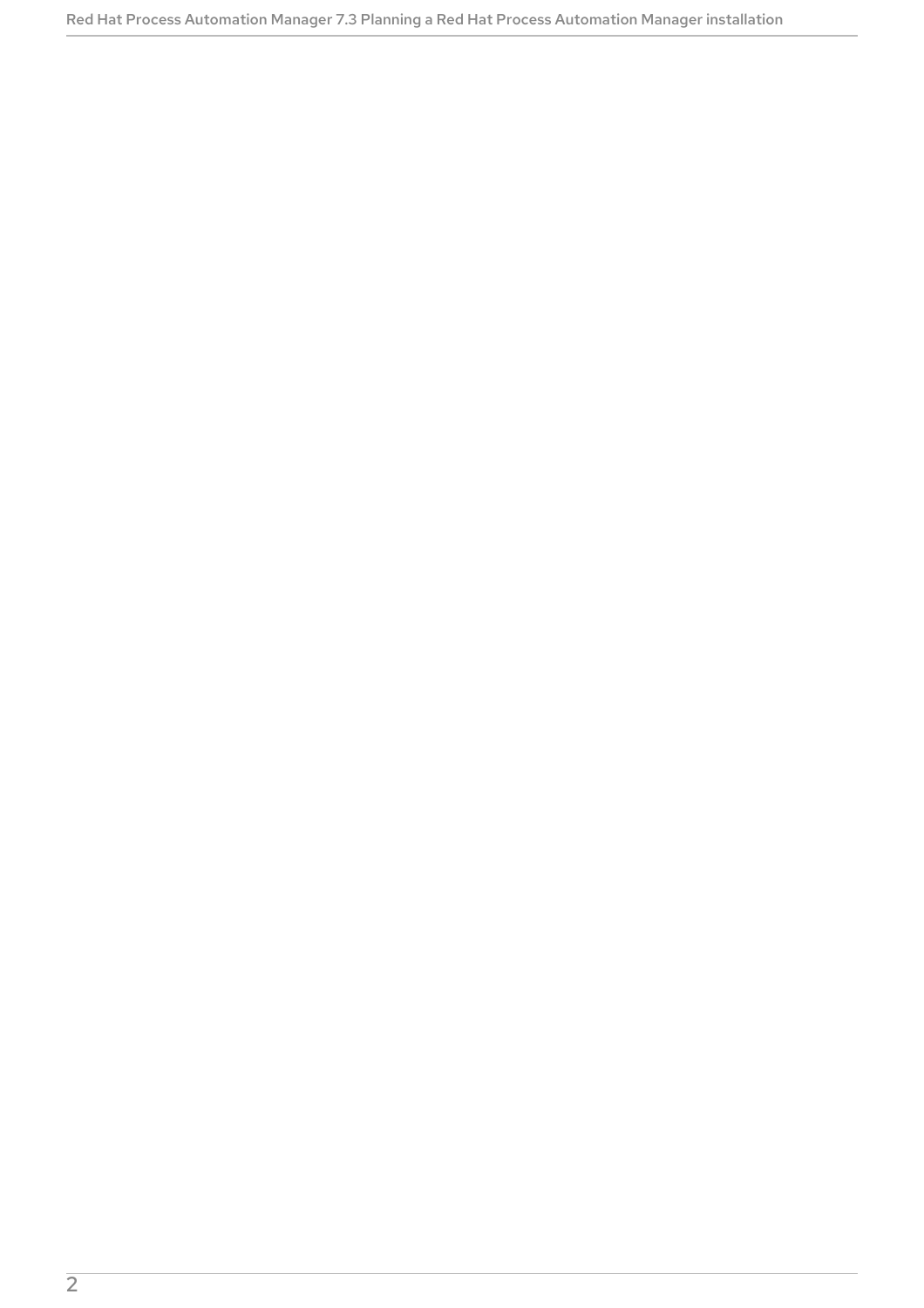# PREFACE

<span id="page-6-0"></span>As a system administrator, you have several options for installing Red Hat Process Automation Manager.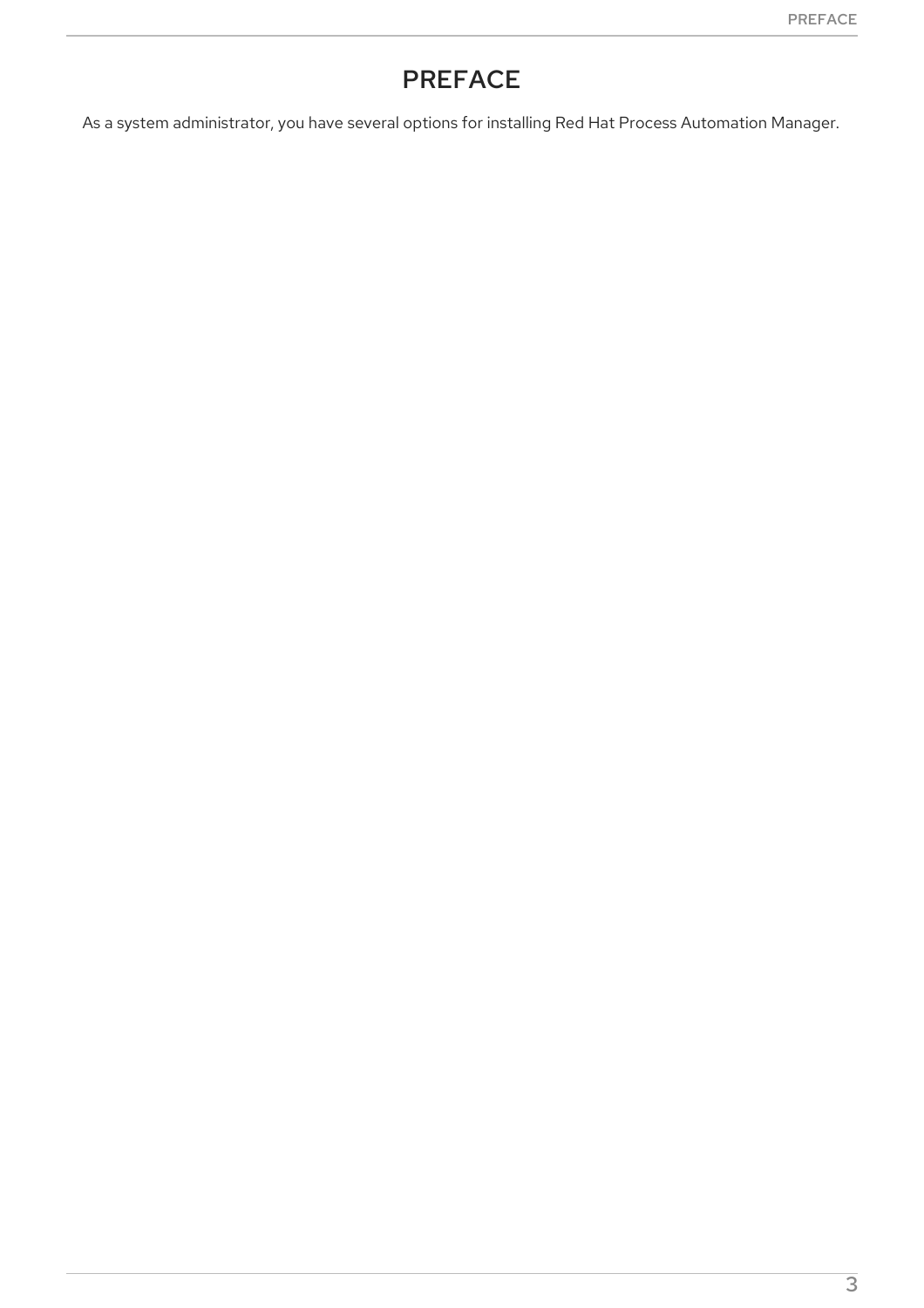## <span id="page-7-0"></span>CHAPTER 1. ABOUT RED HAT PROCESS AUTOMATION MANAGER

Red Hat Process Automation Manager is an open source business process management suite that combines business process management and business rules management. It enables business and IT users to create, manage, validate, and deploy business processes and rules.

Red Hat Process Automation Manager uses a centralized repository where all resources are stored. This ensures consistency, transparency, and the ability to audit across the business. Business users can modify business logic and business processes without requiring assistance from IT personnel.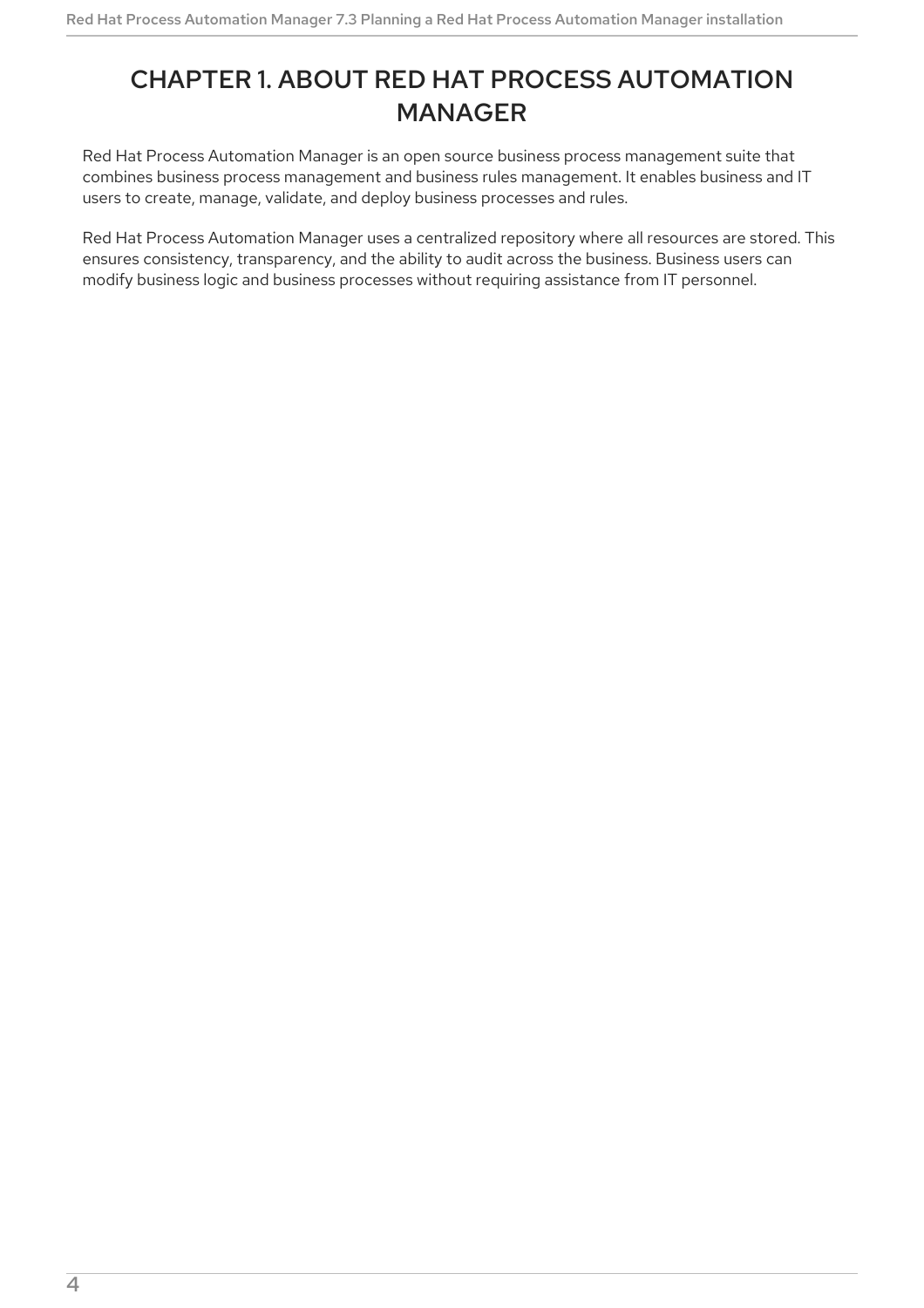# <span id="page-8-0"></span>CHAPTER 2. RED HAT PROCESS AUTOMATION MANAGER **COMPONENTS**

Red Hat Process Automation Manager is made up of Business Central and Process Server.

- Business Central is the graphical user interface where you create and manage business rules. You can install Business Central in a Red Hat JBoss EAP instance or on the Red Hat OpenShift Container Platform (OpenShift). Business Central is also available as a standalone JAR file. You can use the Business Central standalone JAR file to run Business Central without needing to deploy it to an application server.
- Process Server is the server where rules and other artifacts are executed. It is used to instantiate and execute rules and solve planning problems. You can install Process Server in a Red Hat JBoss EAP instance, on OpenShift, in an Oracle WebLogic server instance, in an IBM WebSphere Application Server instance, or as a part of Spring Boot application. You can configure Process Server to run in managed or unmanaged mode. If Process Server is unmanaged, you must manually create and maintain KIE containers (deployment units). A KIE container is a specific version of a project. If Process Server is managed, the Process Automation Manager controller manages the Process Server configuration and you interact with the Process Automation Manager controller to create and maintain KIE containers.

The Process Automation Manager controller is integrated with Business Central. If you install Business Central on Red Hat JBoss EAP, use the Execution Server page to create and maintain KIE containers. However, if you do not install Business Central, you can install the headless Process Automation Manager controller and use the REST API or the Process Server Java Client API to interact with it.

Red Hat Business Optimizer is integrated in Business Central and Process Server. It is a lightweight, embeddable planning engine that optimizes planning problems. Red Hat Business Optimizer helps Java programmers solve planning problems efficiently, and it combines optimization heuristics and metaheuristics with efficient score calculations.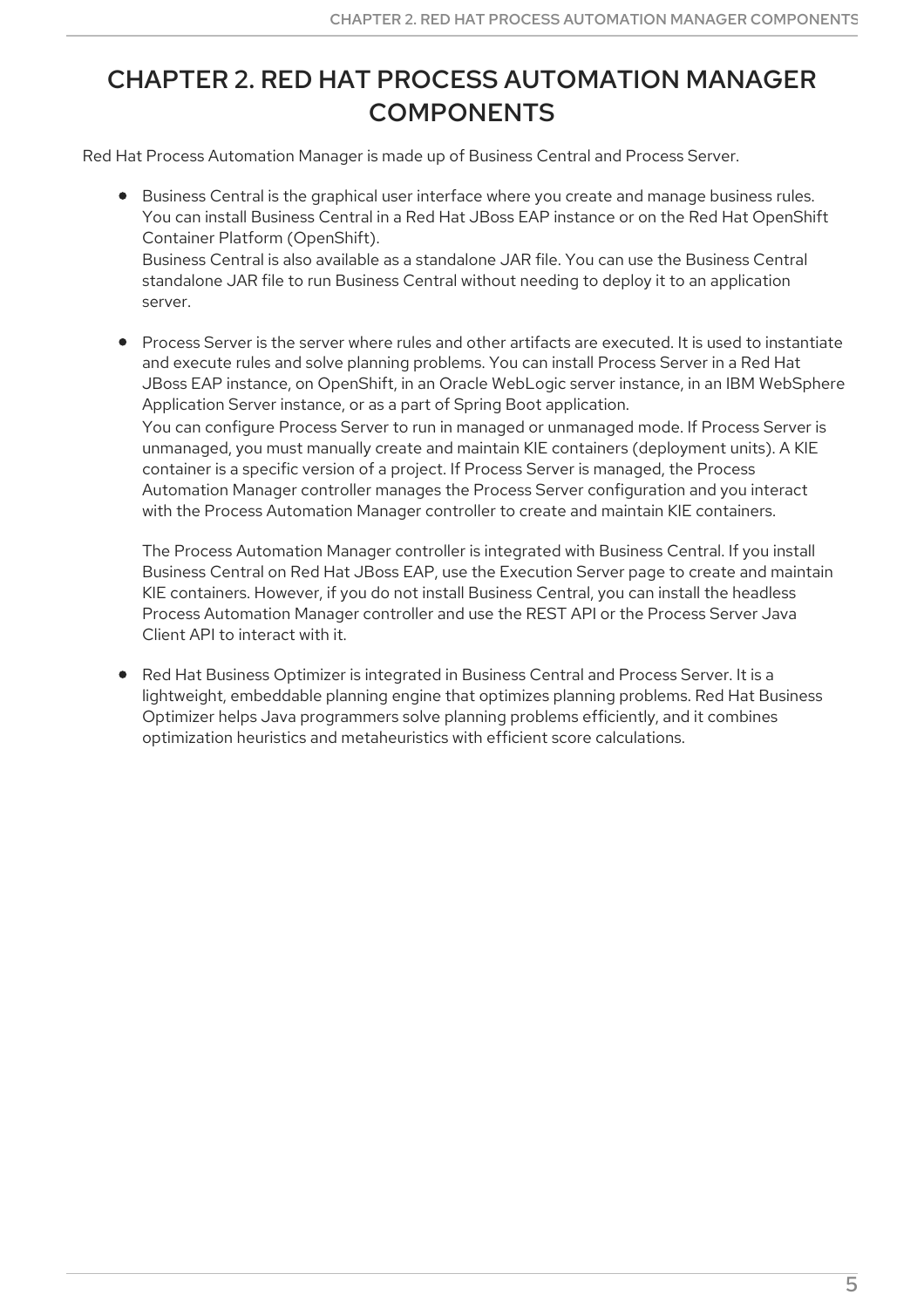# <span id="page-9-0"></span>CHAPTER 3. AVAILABLE INSTALLATION PLATFORMS

Every Red Hat Process Automation Manager release is certified on a variety operating systems, JVMs, web browsers, and database combinations. Red Hat provides both production and development support for supported and tested configurations in both physical and virtual environments, according to your subscription agreement. See the following pages for information about supported configurations and version numbers:

- Red Hat Process Automation Manager 7 Supported [Configurations](https://access.redhat.com/articles/3405381)
- Red Hat Process Automation Manager 7 [Component](https://access.redhat.com/articles/3463751) Details

Red Hat Process Automation Manager 7.3 is available for the following application platforms:

- Red Hat JBoss FAP
- Red Hat JBoss Web Server
- Red Hat OpenShift Container Platform
- Oracle WebLogic Server
- **IBM WebSphere Application Server**

### <span id="page-9-1"></span>3.1. RED HAT JBOSS EAP 7.2

Red Hat JBoss Enterprise Application Platform (Red Hat JBoss EAP) 7.2 is a certified implementation of the Java Enterprise Edition 7 (Java EE 7) full and web profile specifications. Red Hat JBoss EAP provides preconfigured options for features such as high availability, clustering, messaging, and distributed caching. It also enables users to write, deploy, and run applications using the various APIs and services that Red Hat JBoss EAP provides.

You can install both Business Central and Process Server in a single Red Hat JBoss EAP instance. However, in production environments you should install them in separate instances.

## <span id="page-9-2"></span>3.2. RED HAT JBOSS WEB SERVER

Red Hat JBoss Web Server is an enterprise-ready web server designed for medium and large applications, based on Tomcat. Red Hat JBoss Web Server provides organizations with a single deployment platform for Java Server Pages (JSP) and Java Servlet technologies, PHP, and CGI.

You can install Process Server and the headless Process Automation Manager controller on Red Hat Web Server 5.0.1 and higher.

#### <span id="page-9-3"></span>3.3. RED HAT OPENSHIFT CONTAINER PLATFORM

Red Hat OpenShift Container Platform (OpenShift) combines Docker and Kubernetes, and provides an API to manage these services. OpenShift Container Platform enables you to create and manage containers.

In this solution, components of Red Hat Process Automation Manager are deployed as separate OpenShift pods. You can scale each of the pods up and down individually, providing as few or as many containers as necessary for a particular component. You can use standard OpenShift methods to manage the pods and balance the load.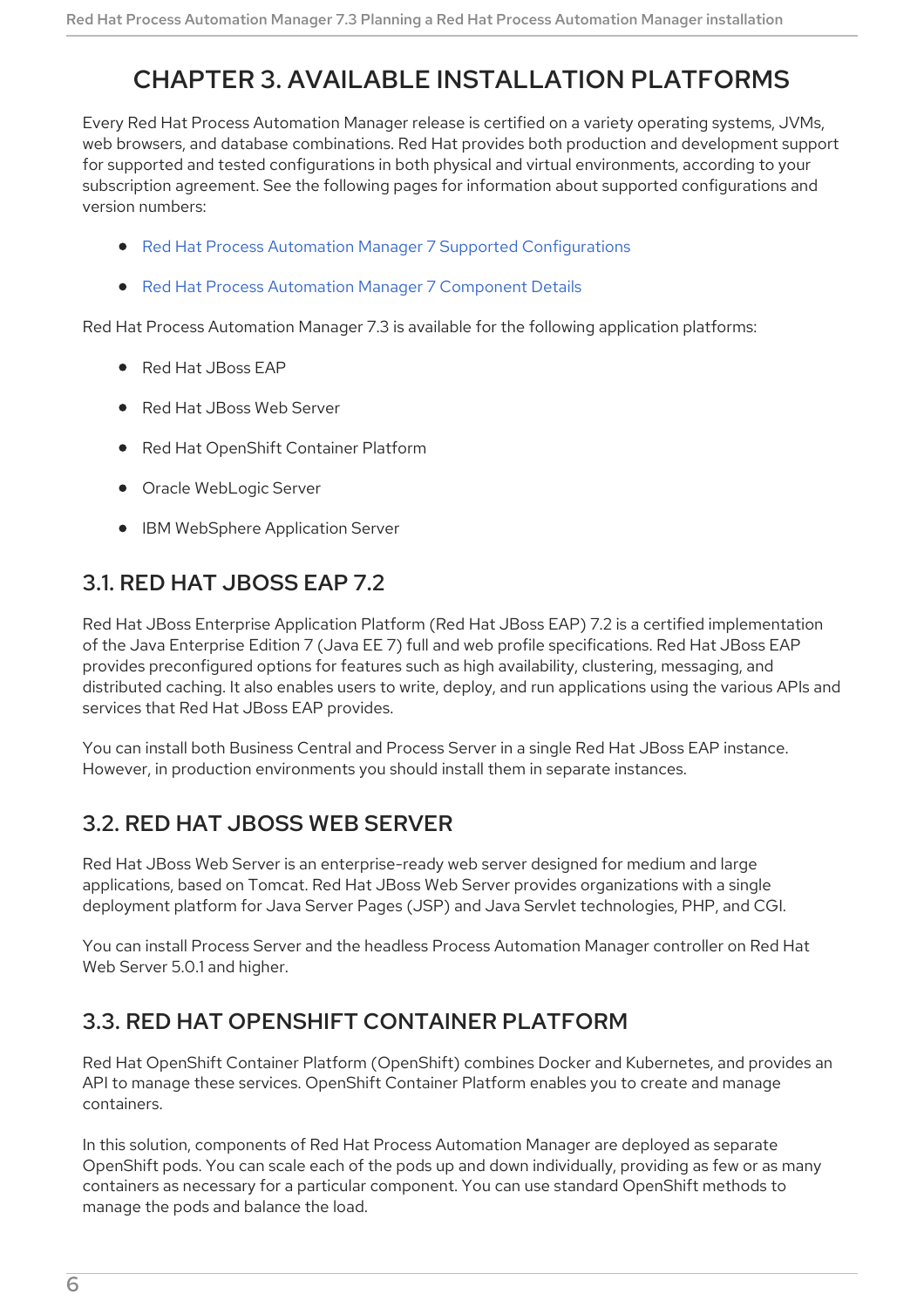You can install both Business Central and Process Server on OpenShift.

#### <span id="page-10-0"></span>3.4. ORACLE WEBLOGIC SERVER

Oracle WebLogic Server is a Java EE application server that provides a standard set of APIs for creating distributed Java applications that can access a wide variety of services, such as databases, messaging services, and connections to external enterprise systems. Users access these applications using web browser clients or Java clients.

You can install Process Server in an Oracle Weblogic Server instance and then use the headless Process Automation Manager controller and the REST API or the Process Server Java Client API to interact with Process Server. You can also use standalone Business Central to interact with Process Server.

#### <span id="page-10-1"></span>3.5. IBM WEBSPHERE APPLICATION SERVER

IBM WebSphere Application Server is a flexible and secure web application server that hosts Javabased web applications and provides Java EE-certified run time environments. IBM WebSphere 9.0 supports Java SE 8 and is fully compliant with Java EE 7 since version 8.5.5.6.

You can install Process Server in an IBM WebSphere Application Server instance and then use the headless Process Automation Manager controller to interact with Process Server. You can also use standalone Business Central to interact with Process Server.

#### <span id="page-10-2"></span>3.6. DEVELOPMENT OPTIONS

Developers can develop assets in Red Hat Process Automation Manager. However, you can optionally integrate Red Hat JBoss Developer Studio with Red Hat Process Automation Manager to enable developers to write complex applications and leverage code auto-completion.

Red Hat JBoss Developer Studio is an integrated development environment (IDE) based on Eclipse. It integrates tooling and runtime components by combining Eclipse, Eclipse Tooling, and Red Hat JBoss EAP. Red Hat JBoss Developer Studio provides plug-ins with tools and interfaces for Red Hat Process Automation Manager. These plug-ins are based on the community version of these products. For this reason, the Red Hat Process Automation Manager plug-ins are called the jBPM and Drools plug-ins.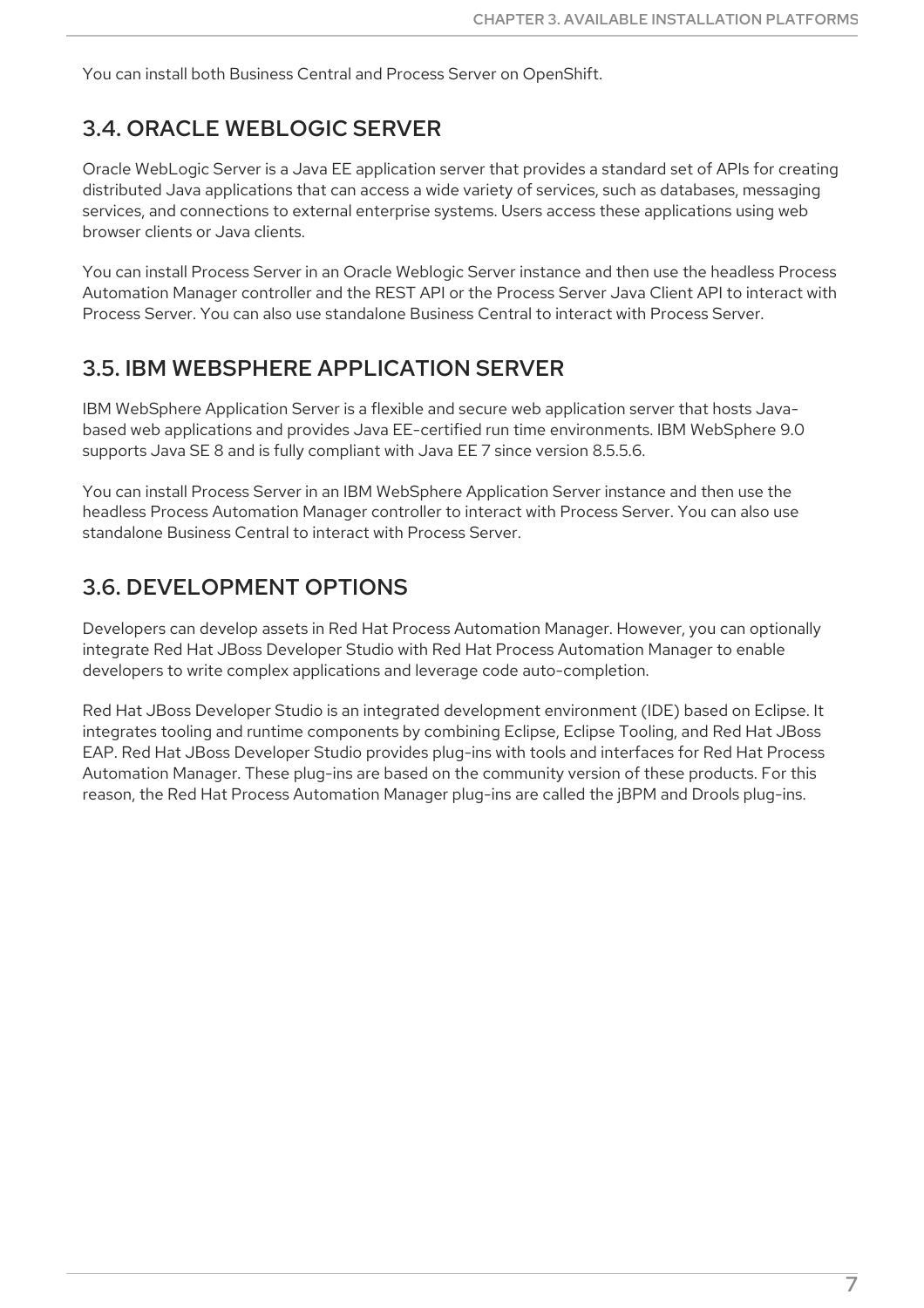# CHAPTER 4. SUPPORTED REPOSITORIES

#### <span id="page-11-1"></span><span id="page-11-0"></span>4.1. GIT REPOSITORIES

Git repositories are used internally within Business Central to store all processes, rules, and other artifacts that are created in the authoring environment. Git is a distributed version control system. It implements revisions as commit objects. When you commit your changes into a repository, a new commit object in the Git repository is created. When you create a project in Business Central it is added to the Git repository connected to Business Central.

If you have projects in other Git repositories, you can import them into Business Central spaces. You can use Git hooks to synchronize the internal Git repositories with external repositories.

#### <span id="page-11-2"></span>4.2. APACHE MAVEN

[Apache](http://maven.apache.org/) Maven is a distributed build automation tool used in Java application development to build and manage software projects. You can use Maven to build, publish, and deploy your Red Hat Process Automation Manager projects. Maven provides the following benefits:

- The build process is easy and a uniform build system is implemented across projects.
- All of the required JAR files for a project are made available at compile time.
- A proper project structure is configured.
- Dependencies and versions are well managed.
- The is no need for additional build processing because Maven builds output into a number of predefined types, such as JAR and WAR.

Maven uses repositories to store Java libraries, plug-ins, and other build artifacts. These repositories can be local or remote. Red Hat Process Automation Manager maintains local and remote maven repositories that you can add to your project for accessing the rules, processes, events, and other project dependencies. When building projects and archetypes, Maven dynamically retrieves Java libraries and Maven plug-ins from local or remote repositories. Doing this promotes sharing and reuse of dependencies across projects.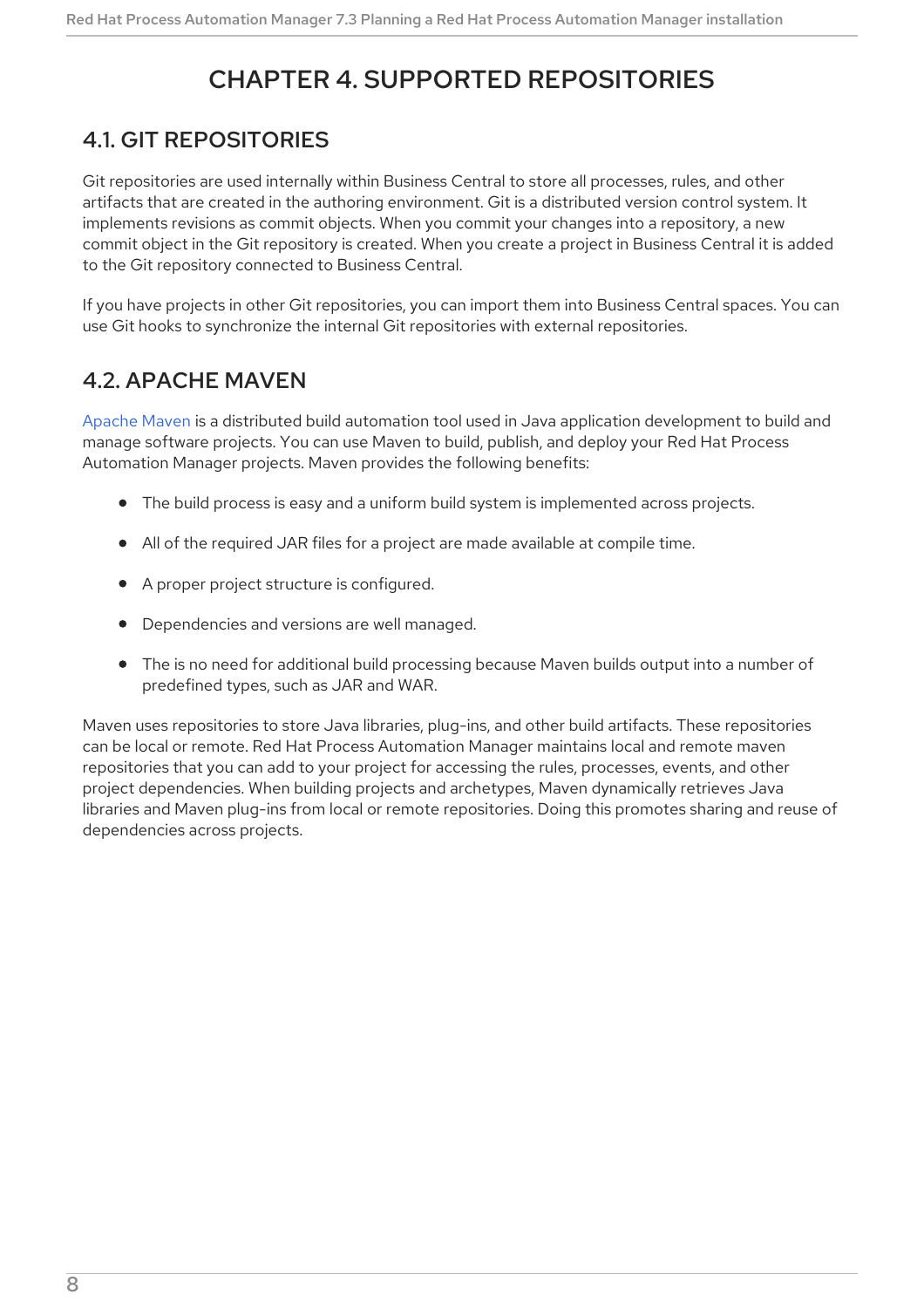# <span id="page-12-0"></span>CHAPTER 5. INSTALLATION ENVIRONMENT OPTIONS FOR RED HAT PROCESS AUTOMATION MANAGER

With Red Hat Process Automation Manager, you can set up a development environment to develop business applications, a runtime environment to run those applications to support decisions, or both.

- Development environment: Typically consists of one Business Central installation and at least one Process Server installation. You can use Business Central to design decisions and other artifacts, and you can use Process Server to execute and test the artifacts that you created.
- Runtime environment: Consists of one or more Process Server instances with or without Business Central. Business Central has an embedded Process Automation Manager controller. If you install Business Central, use the Menu → Deploy → Execution servers page to create and maintain containers. If you want to automate Process Server management without Business Central, you can use the headless Process Automation Manager controller.

You can also cluster both development and runtime environments. A clustered development or runtime environment consists of a unified group or "cluster" of two or more servers. The primary benefit of clustering Red Hat Process Automation Manager development environments is high availability and enhanced collaboration, while the primary benefit of clustering Red Hat Process Automation Manager runtime environments is high availability and load balancing. High availability decreases the chance of a loss of data when a single server fails. When a server fails, another server fills the gap by providing a copy of the data that was on the failed server. When the failed server comes online again, it resumes its place in the cluster. Load balancing shares the computing load across the nodes of the cluster to improve the overall performance.



#### **NOTE**

Clustering of the runtime environment is currently supported on Red Hat JBoss EAP 7.2 and Red Hat OpenShift Container Platform only. Clustering of Business Central is currently a Technology Preview feature that is not yet intended for production use. For more information about Red Hat [Technology](https://access.redhat.com/support/offerings/techpreview/) Preview support, see Technology Preview Features Support Scope.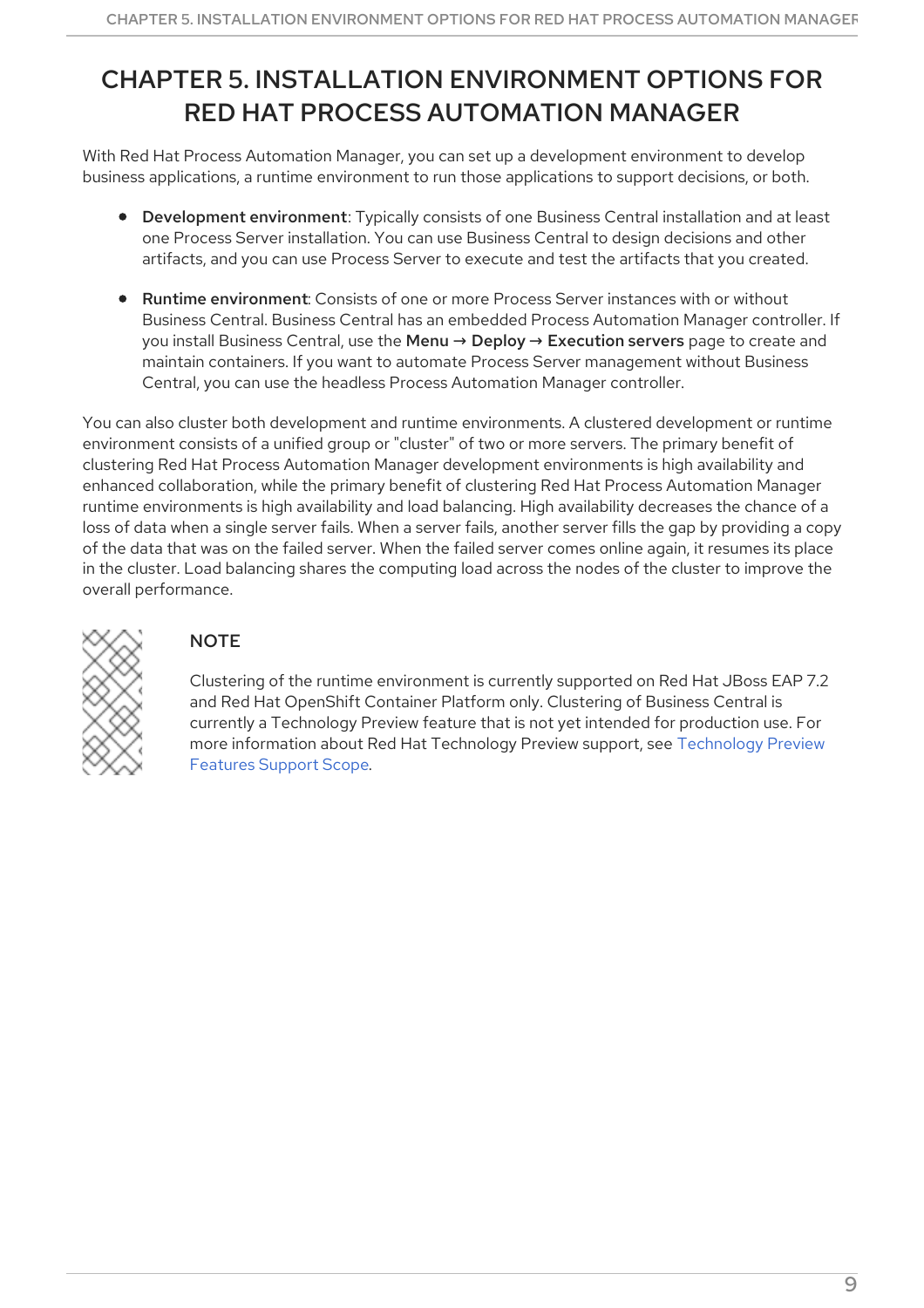## CHAPTER 6. ROLES AND USERS

<span id="page-13-0"></span>To access Business Central or Process Server, you must create users and assign them appropriate roles before the servers are started. This section describes available Red Hat Process Automation Manager user roles.



#### **NOTE**

The **admin**, **analyst**, **developer**, **manager**, **process-admin**, **user**, and **rest-all** roles are reserved for Business Central. The **kie-server** role is reserved for Process Server. For this reason, the available roles can differ depending on whether Business Central, Process Server, or both are installed.

- **admin**: Users with the **admin** role are the Business Central administrators. They can manage users and create, clone, and manage the repositories. They have full access to make required changes in the application. Users with the **admin** role have access to all areas within Red Hat Process Automation Manager.
- **analyst**: Users with the **analyst** role have access to all high-level features. They can model and execute their projects. However, these users cannot add contributors to spaces or delete spaces in the Design **→** Projects view. Access to the Deploy **→** Execution Serversview, which is intended for administrators, is not available to users with the **analyst** role. However, the Deploy button is available to these users when they access the Library perspective.
- **developer**: Users with the **developer** role have access to almost all features and can manage rules, models, process flows, forms, and dashboards. They can manage the asset repository, they can create, build, and deploy projects, and they can use Red Hat JBoss Developer Studio to view processes. Only certain administrative functions such as creating and cloning a new repository are hidden from users with the **developer** role.
- **manager**: Users with the **manager** role can view reports. These users are usually interested in statistics about the business processes and their performance, business indicators, and other business-related reporting. A user with this role has access only to process and task reports.
- **process-admin**: Users with the **process-admin** role are business process administrators. They have full access to business processes, business tasks, and execution errors. These users can also view business reports and have access to the Task Inbox list.
- **user**: Users with the **user** role can work on the Task Inbox list, which contains business tasks that are part of currently running processes. Users with this role can view process and task reports and manage processes.
- **rest-all**: Users with the **rest-all** role can access Business Central REST capabilities.
- **kie-server**: Users with the **kie-server** role can access Process Server (KIE Server) REST capabilities. This role is mandatory for users to have access to Manage and Track views in Business Central.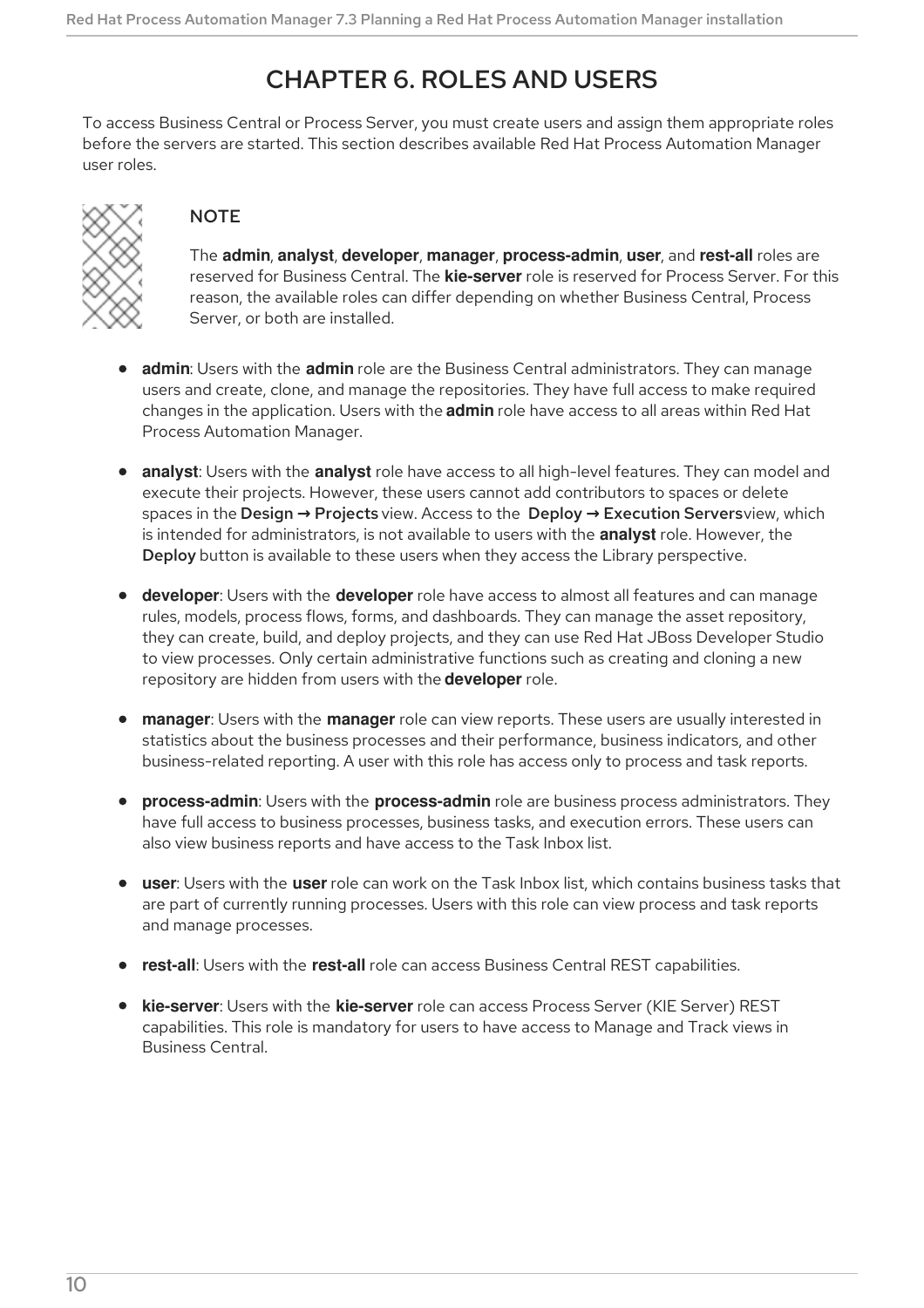## <span id="page-14-0"></span>CHAPTER 7. INTEGRATING WITH RED HAT SINGLE SIGN-ON

Red Hat Single Sign-On (RH-SSO) is a single sign-on solution that you can use to secure your browser applications with your REST web services and Git access.

When you integrate Red Hat Process Automation Manager with RH-SSO, you create an SSO and identity management (IDM) environment for Red Hat Process Automation Manager. The session management feature of RH-SSO enables you to use a single authentication for different Red Hat Process Automation Manager environments on the internet.

RH-SSO 7.2 is supported with Red Hat Process Automation Manager on Red Hat JBoss EAP 7.2.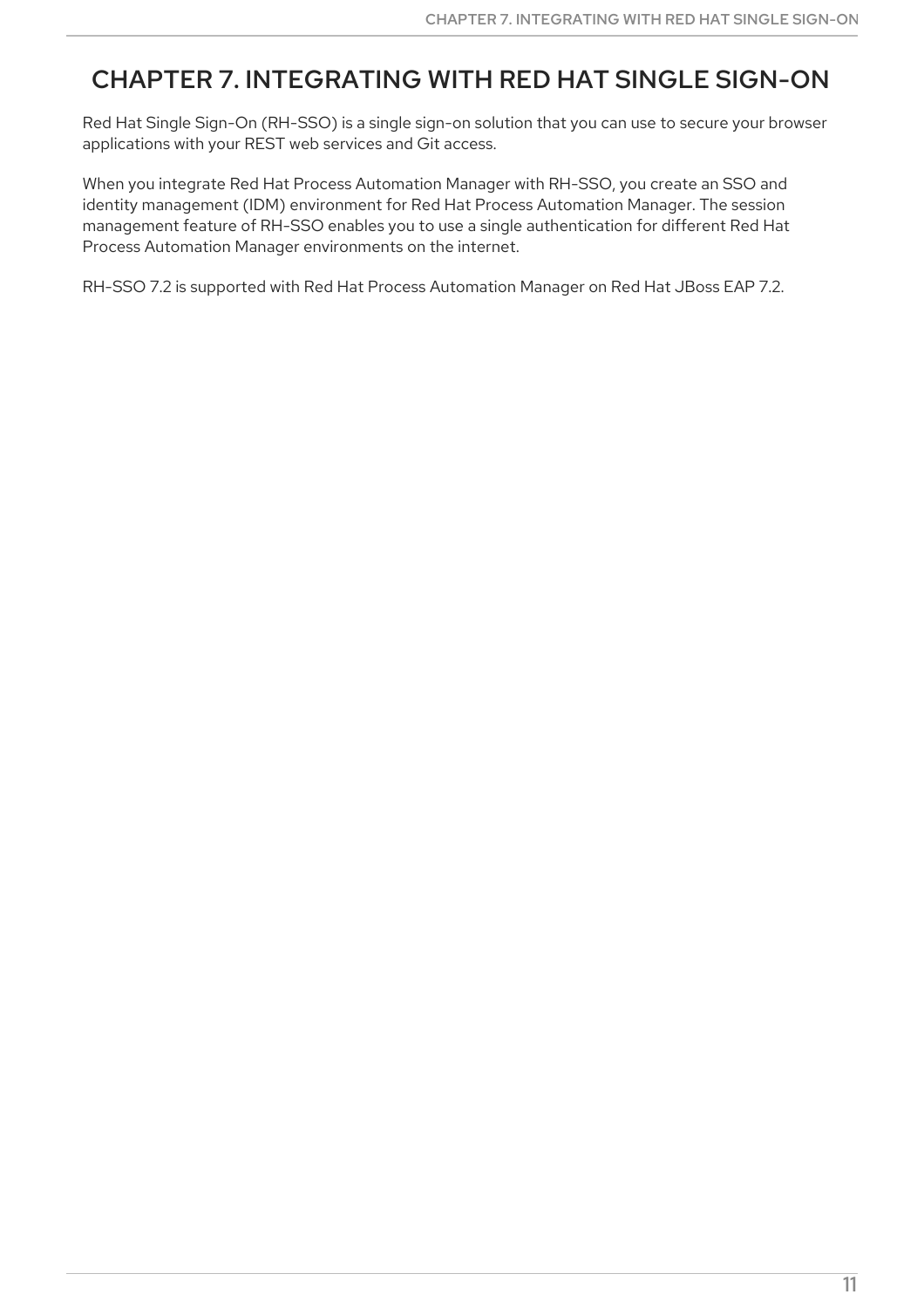# CHAPTER 8. ADDITIONAL RESOURCES

- <span id="page-15-0"></span>*Installing and configuring Red Hat Process [Automation](https://access.redhat.com/documentation/en-us/red_hat_process_automation_manager/7.3/html-single/installing_and_configuring_red_hat_process_automation_manager_on_red_hat_jboss_eap_7.2) Manager on Red Hat JBoss EAP 7.2*  $\bullet$
- *Installing and configuring Process Server on IBM [WebSphere](https://access.redhat.com/documentation/en-us/red_hat_process_automation_manager/7.3/html-single/installing_and_configuring_process_server_on_ibm_websphere_application_server) Application Server*  $\bullet$
- *Installing and [configuring](https://access.redhat.com/documentation/en-us/red_hat_process_automation_manager/7.3/html-single/installing_and_configuring_process_server_on_oracle_weblogic_server) Process Server on Oracle WebLogic Server*
- *Installing and configuring Red Hat Process Automation Manager in a Red Hat JBoss EAP clustered [environment](https://access.redhat.com/documentation/en-us/red_hat_process_automation_manager/7.3/html-single/installing_and_configuring_red_hat_process_automation_manager_in_a_red_hat_jboss_eap_clustered_environment)*
- *Integrating Red Hat Developer Studio with Red Hat Process [Automation](https://access.redhat.com/documentation/en-us/red_hat_process_automation_manager/7.3/html-single/integrating_red_hat_developer_studio_with_red_hat_process_automation_manager) Manager*
- *Integrating Red Hat Process [Automation](https://access.redhat.com/documentation/en-us/red_hat_process_automation_manager/7.3/html-single/integrating_red_hat_process_automation_manager_with_red_hat_single_sign-on) Manager with Red Hat Single Sign-On*
- *Deploying a Red Hat Process Automation Manager immutable server [environment](https://access.redhat.com/documentation/en-us/red_hat_process_automation_manager/7.3/html-single/deploying_a_red_hat_process_automation_manager_immutable_server_environment_on_red_hat_openshift_container_platform) on Red Hat OpenShift Container Platform*
- *Deploying a Red Hat Process Automation Manager authoring [environment](https://access.redhat.com/documentation/en-us/red_hat_process_automation_manager/7.3/html-single/deploying_a_red_hat_process_automation_manager_authoring_environment_on_red_hat_openshift_container_platform) on Red Hat OpenShift Container Platform*
- *Deploying a Red Hat Process Automation Manager managed server [environment](https://access.redhat.com/documentation/en-us/red_hat_process_automation_manager/7.3/html-single/deploying_a_red_hat_process_automation_manager_managed_server_environment_on_red_hat_openshift_container_platform) on Red Hat OpenShift Container Platform*